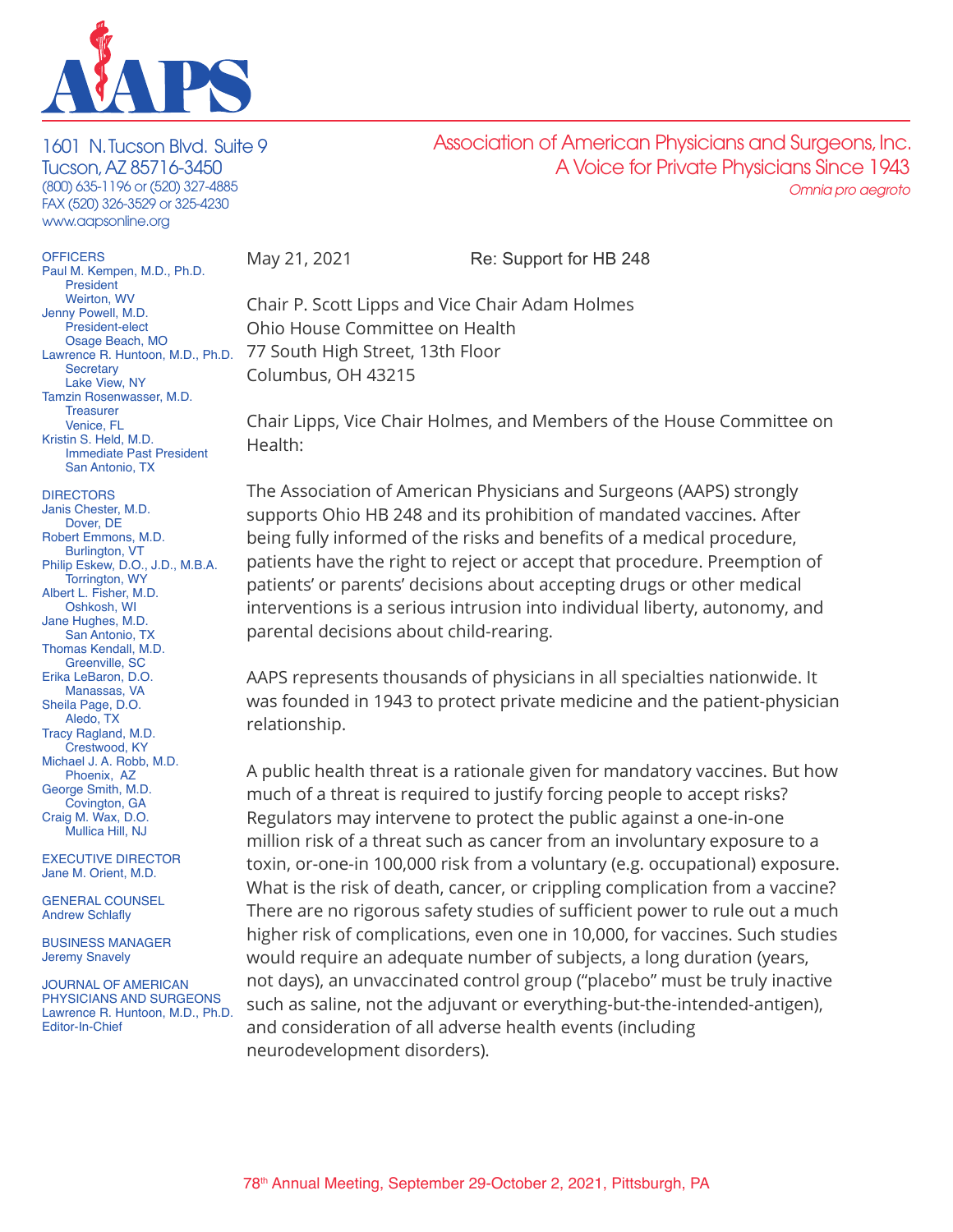Forcing Ohioans or anyone into receiving an experimental medical intervention in exchange for freedom to go to work or participate in society is contrary to fundamental human rights. The medical principle of informed consent would be subverted if such a policy were implemented. Many individuals have medical, religious, and other valid personal reasons for declining a vaccination, particularly an experimental one that has not even been approved by the FDA except on an emergency use basis.

Vaccines are necessarily risky, as recognized by the U.S. Supreme Court and by Congress. The Vaccine Injury Compensation Program has paid some \$4 billion in damages, and high hurdles must be surmounted to collect compensation. The damage may be so devastating that most people would prefer restored function to a multimillion-dollar damage award.

The smallpox vaccine is so dangerous that you can't get it now, despite the weaponization of smallpox. Rabies vaccine is given only after a suspected exposure or to high-risk persons such as veterinarians. The whole-cell pertussis vaccine was withdrawn from the U.S. market, a decade later than from the Japanese market, because of reports of severe permanent brain damage. The acellular vaccine that replaced it is evidently safer, though somewhat less effective.

The risk: benefit ratio varies with the frequency and severity of disease, vaccine safety, and individual patient factors. These must be evaluated by patient and physician, not imposed government, corporations, or other bureaucrats.

Prior to COVID, measles was the much-publicized threat used to push for mandates, and is probably the worst threat among the vaccine-preventable illnesses because it is so highly contagious. There are occasional outbreaks, generally starting with an infected individual coming from somewhere outside the U.S. The majority, but by no means all the people who catch the measles have not been vaccinated. Almost all make a full recovery, with robust, life-long immunity. The last measles death in the U.S. occurred in 2015, [according](https://www.cdc.gov/measles/downloads/measlesdataandstatsslideset.pdf) to the Centers for Disease Control and [Prevention](https://www.cdc.gov/measles/downloads/measlesdataandstatsslideset.pdf) (CDC). Is it justified to revoke the rights of all Americans because of the hypothetical risk that a person who cannot be vaccinated due to immune deficiency might catch measles from an unvaccinated American, rather than from a visitor or a person whose artificial vaccine-based immunity has waned? Such mandates establish a precedent for ever-greater restrictions on our right to give—or withhold—consent to medical interventions?

Many serious complications have followed MMR vaccination, and are listed in the manufacturers' package insert, though a causal relationship may not have been proved. According to a 2012 report by the Cochrane Collaboration, "The design and reporting of safety outcomes in MMR vaccine studies, both pre- and post-marketing, are largely inadequate" (cited by the National Vaccine [Information](https://www.nvic.org/vaccines-and-diseases/measles/measles-vaccine-injury-death.aspx) Center).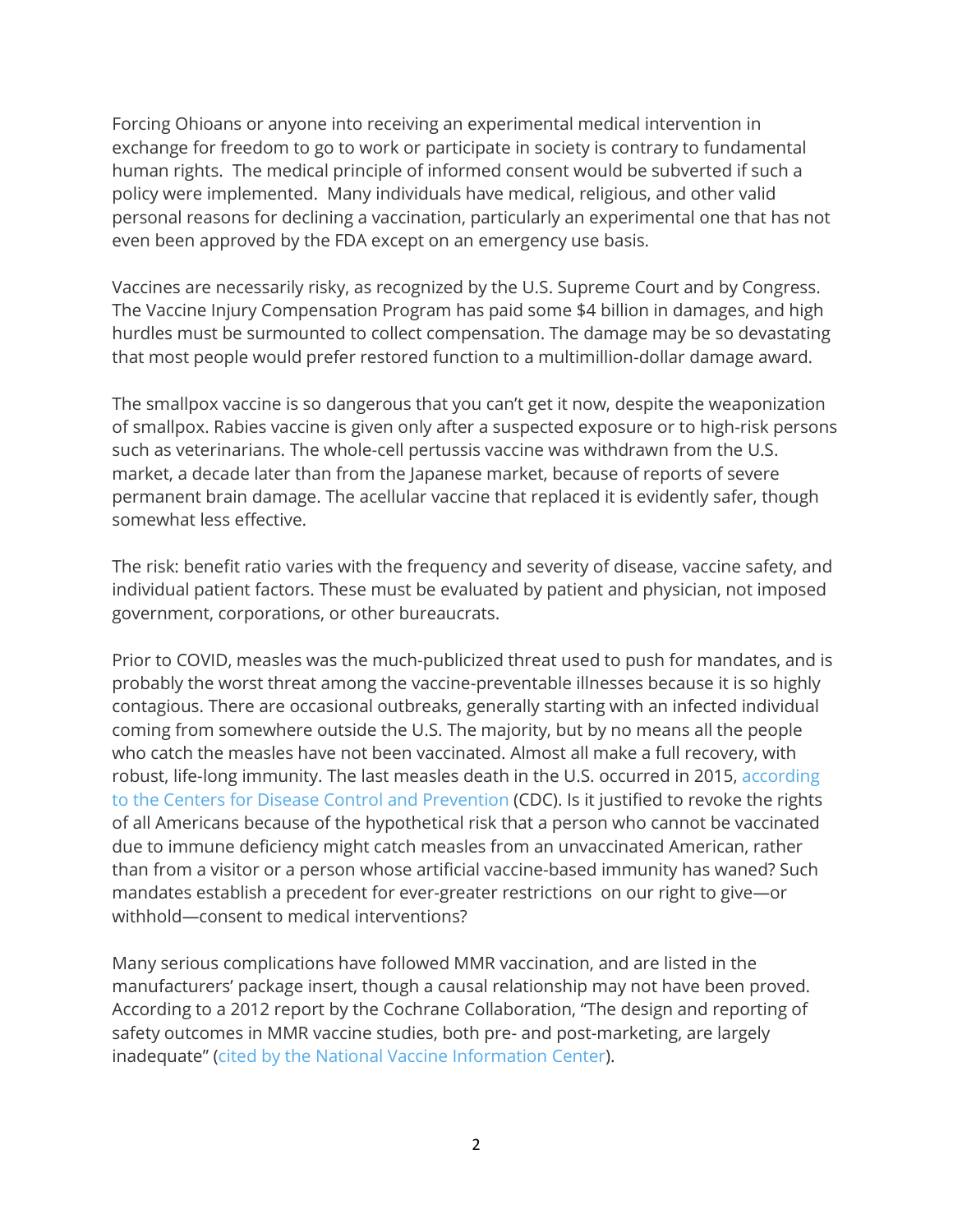Mandate advocates often assert a need for a 95% immunization rate to achieve herd immunity. However, Mary Holland and Chase Zachary of NYU School of Law argue, in [the](http://vaccinesafetycouncilminnesota.org/wp-content/uploads/2015/02/Herd-Immunity.pdf) *[Oregon](http://vaccinesafetycouncilminnesota.org/wp-content/uploads/2015/02/Herd-Immunity.pdf) Law Review*, that because complete herd immunity and measles eradication are unachievable, the better goal is for herd *effect* and disease *control*. The best outcome would result, they argue, from informed consent, more open communication, and market-based approaches.

Even disregarding adverse vaccine effects, the results of near-universal vaccination have not been completely positive. Measles, when it does occur, is four to five times worse than in pre-vaccination times, according to *Lancet [Infectious](https://www.sciencedirect.com/science/article/pii/S1473309915000535) Diseases*, because of the changed age distribution: more adults, whose vaccine-based immunity waned, and more infants, who no longer receive passive immunity from their naturally immune mother to protect them during their most vulnerable period.

Additional issues that should be considered include:

- Manufacturers are virtually immune from product liability, so the incentive to develop safer products is much diminished. Manufacturers may even refuse to make available a product believed to be safer, such as monovalent measles vaccine in preference to MMR (measles-mumps-rubella). Consumer refusal is the only incentive to do better.
- There are enormous conflicts of interest involving lucrative relationships with vaccine purveyors.
- Research into possible vaccine adverse effects is being quashed, as is dissent by professionals.
- There are many theoretical mechanisms for adverse effects from vaccines, especially in children with developing brains and immune systems. Note the devastating effects of Zika or rubella virus on developing humans, even though adults may have mild or asymptomatic infections. Many vaccines contain live viruses intended to cause a mild infection. Children's brains are developing rapidly—any interference with the complex developmental symphony could be ruinous.
- Vaccines are neither 100% safe nor 100% effective. Nor are they the only available means to control the spread of disease.

When considering COVID vaccines, in particular, there are multiple additional reasons that policies mandating the current mRNA & DNA-based injections should not be allowed:

- 1. The FDA granted Emergency Use Authorization (EUA) for three COVID-19 vaccines; however, they are not currently FDA-approved to treat, cure, or prevent any disease. Under normal circumstances clinical trials would be required for at least two years before the FDA could even consider approval of these vaccines as effective and safe.
- 2. Federal law, 21 U.S. Code § 360bbb–3(e)(ii)(III), requires that individuals must be provided "the option to accept or refuse administration" of any product available under an Emergency Use Authorization.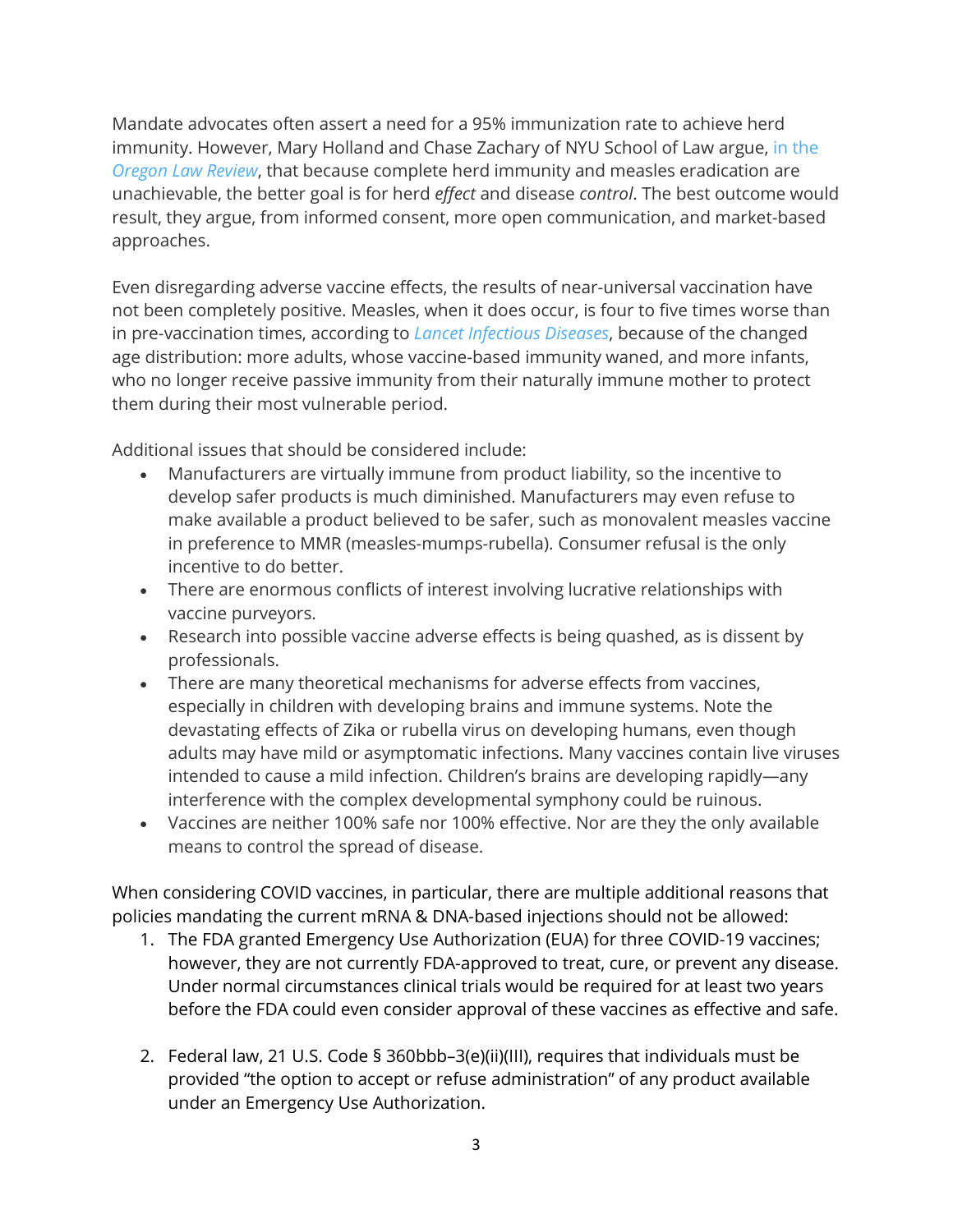- 3. Mandates may eliminate liability for harm and allow employers to escape accountability for their actions. It also obscures any information that would otherwise be provided by the existence of a control group of individuals who did not receive the injection.
- 4. The COVID-19 vaccines on the market in the U.S., mRNA (Moderna and Pfizer) and DNA (Johnson & Johnson – Janssen), have been reported to cause serious side effects, pathology and even death (>2,983 deaths per VAERS as of May 3, 2021  $[4434$  as of May [1](#page-5-0)0]<sup>1</sup>). The loss of life is tragic. The adverse reactions result in absence from school and work, hospital visits.<sup>[2](#page-5-1)</sup> Women may be at unique risk for adverse events following administration of the experimental COVID injections currently available. According to the CDC, all cases of life-threatening blood clots reported in the US as associated with the J&J vaccine occurred in younger women.<sup>[3](#page-5-2)</sup> The vast majority of anaphylaxis have also occurred in women.<sup>[4](#page-5-3)</sup> In addition, "women are reporting menstrual irregularities after getting the coronavirus vaccine,"<sup>[5](#page-5-4)</sup> and 127 stillbirths have been reported to the U.S. Vaccine Adverse Effects Reporting System (VAERS) following COVID vaccination as of May 3, 2021.<sup>[6](#page-5-5)</sup>
- 5. Recent research data demonstrates that the spike protein, present on the SARS-CoV-2 virus and the induced primary mechanism of action of COVID-19 vaccines, is the primary cause of disease, infirmity, hospitalization, and death. $<sup>7</sup>$  $<sup>7</sup>$  $<sup>7</sup>$ </sup>
- 6. Individuals who have had self-limited cases of COVID-19 already possess antibodies, activated B-cells, activated T-cells (detectable by lab testing). This durable, long-term immunity would not only largely prevent them from getting recurrent COVID-19, but also would represent herd immunity to protect others in their communities. $8,9$  $8,9$
- 7. Individuals who have already recovered from COVID may be harmed by COVID-19 vaccine mandates.[10](#page-5-9) They already have extensive immunity and are at increased risk of harm from mRNA induced production of spike protein, potentially causing enhanced autoimmune reactions leading to illness and possible death.<sup>[11](#page-5-10)</sup>
- 8. Ohioans may justifiably believe these policies discriminate against individuals who aren't candidates for this vaccine, have pre-existing conditions, previous COVID-19 disease, cite religious objections, or are otherwise exercising their freewill choosing not to participate in this experimental injection. The Nuremberg code from WWII requires individuals "to be able to exercise free power of choice, without the intervention of any element of force…."[12](#page-5-11)
- 9. Policies that permit some individuals to choose or refuse vaccination, but do not allow others the same options raise equal protection constitutional issues.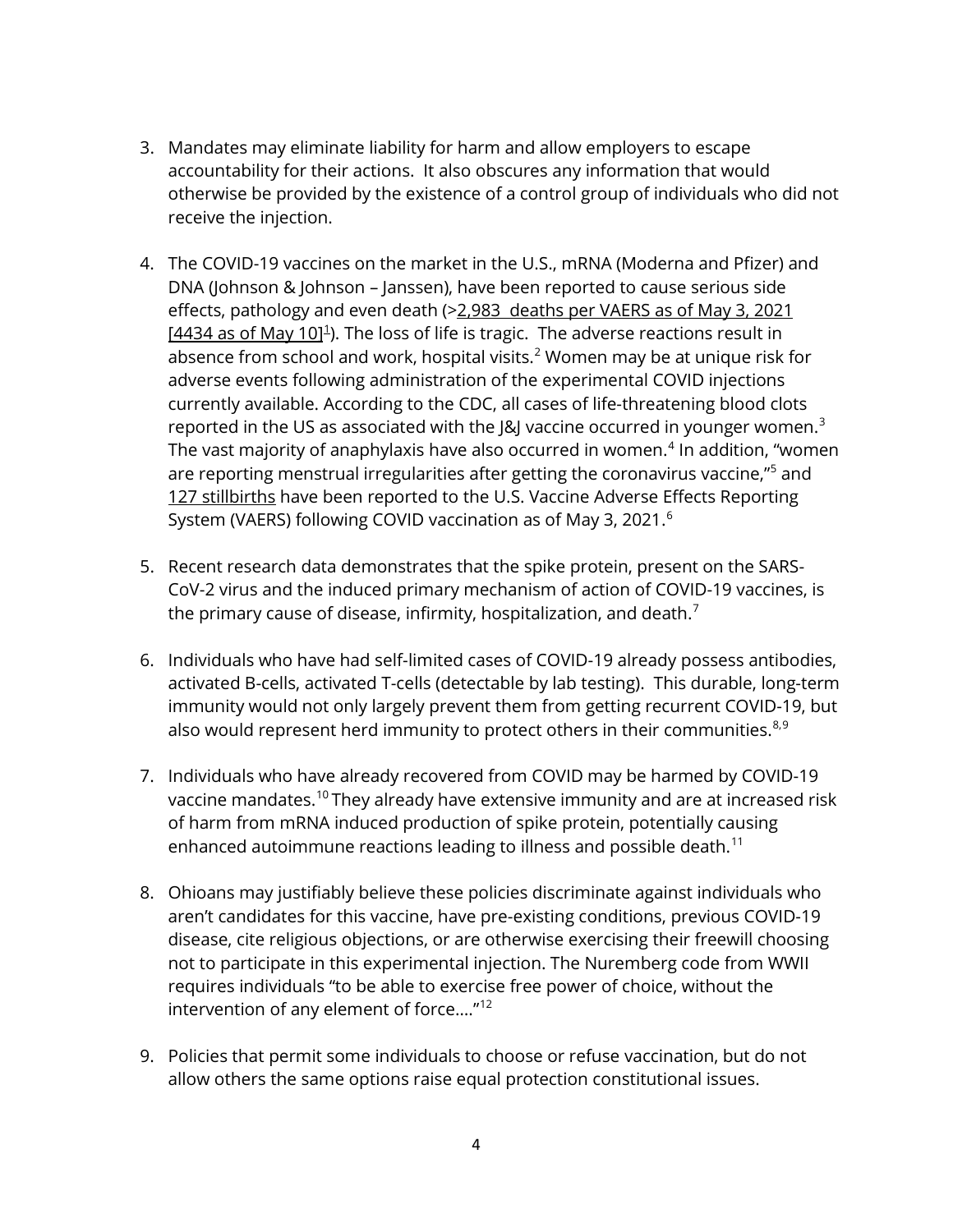- 10. The ADA, Americans with Disabilities Act, requires "reasonable accommodations," be provided based on an individual's own unique health situation. This includes rejection of an experimental vaccine intervention which may exacerbate known health problems and thereby cause harm.
- 11. Entities requiring experimental COVID vaccines should consider whether they might be liable for damages, poor health outcomes, and loss of life due to mandatory COVID-19 vaccination policies.<sup>[13](#page-5-12)</sup>
- 12. "Positive cases" of COVID 19, as defined by laboratory testing alone, may be false positives due to an excessive number of amplification cycles that may pick up viral particles, or asymptomatic infection that is not clinically proven to spread disease.
- 13. Ambulatory outpatient early treatment for SARS-CoV-2 infection / COVID-19 has been demonstrated effective in adults.<sup>[14](#page-5-13)</sup>
- 14. Informed consent is the standard for all medical interventions. The FDA factsheet for the healthcare provider reads, "The recipient or their caregiver has the option to accept or refuse (Pfizer-BioNTech) vaccine."

In summary, AAPS believes that liberty rights are unalienable. Patients and parents have the right to refuse vaccination, although potentially contagious persons can be restricted in their movements (e.g. as with Ebola), as needed to protect others against a clear and present danger. Unvaccinated persons with no exposure to a disease and no evidence of a disease are not a clear or present danger. I urge the committee to please support HB 248 to protect Ohioans from mandates that do more harm than good. Making the COVID, and other vaccines, optional is the only way to protect the medical and individual rights of our citizens, consistent with good medical ethics.

Thank you for your time and attention.

Jane McJuis

Respectfully yours, Jane M. Orient, M.D., Executive Director Association of American Physicians and Surgeons

<sup>1</sup> https://www.cdc.gov/coronavirus/2019-ncov/vaccines/safety/adverse-events.html

<sup>2</sup> https://www.nydailynews.com/coronavirus/ny-covid-ohio-student-death-johnson-shot-20210416 hm54bbifnvgc7ggxxc4cxrvpui-story.html

<sup>3</sup> https://www.cdc.gov/media/releases/2021/fda-cdc-lift-vaccine-use.html

<sup>4</sup> https://jamanetwork.com/journals/jama/fullarticle/2776557